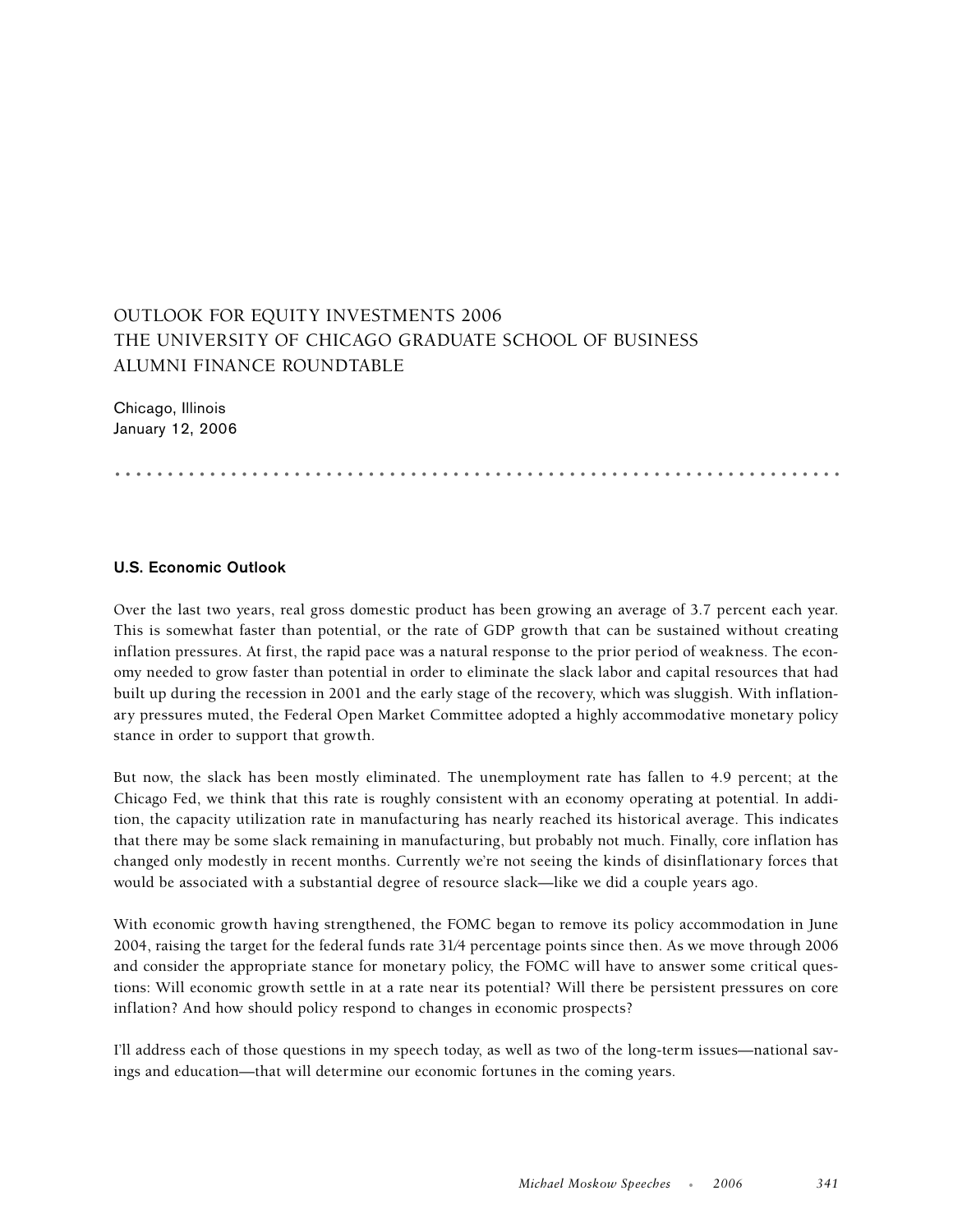#### Outlook for economic growth

So, let's start with the prospects for economic activity over the next several quarters. I'd say that outlook is good: Sound underlying economic fundamentals appear to be supporting self-sustaining economic growth. On the consumer side, employment has increased, rising home prices and rising equity prices have boosted wealth, and households have had little difficulty servicing debt. Looking ahead, higher home heating bills and the potential for some slower home price appreciation could moderate consumer spending some. On balance, though, its growth likely will remain solid. For businesses, expanding sales, flush cash positions, low capital costs, and the need to replace and upgrade aging equipment and software imply that capital spending will continue to increase. All of these factors add up to a solid base for demand. This demand supports continued growth in employment, income, and profits, which in turn supports further increases in demand.

According to the Blue Chip consensus, real GDP growth is expected to average about 3¼ percent over the next two years—close to recent estimates for potential. And Blue Chip projects the unemployment rate will stay a bit below 5 percent through the end of next year.

The unemployment rate deserves a bit of elaboration. Some analysts question whether that rate accurately reflects the "true" degree of labor market slack. Their concern is that an unusual number of those who want to work may have become so discouraged about their prospects of finding a job that they have given up looking for work. These discouraged workers are not counted among the unemployed because, in our employment statistics, a person must be actively looking for work to be classified as unemployed.

Indeed, the labor force participation rate, which is the fraction of the population either working or actively looking for work, is well below where it was prior to the 2001 recession. In contrast, 4 years after the 1990-91 recession, the labor force participation rate had returned to its prerecession level.

So the question is, do we think the participation rate will return to its prerecession level? At the Chicago Fed, we've spent a good deal of time analyzing the long-term demographic trends, and our best judgment is that we will not see a big rebound in participation. This suggests that the current low levels of labor force participation are not indicative of a slack labor market.

First, roughly half of the decline in labor force participation since 2000 has been caused by a sharp decline in the percentage of teenagers in the labor force. Given their short work hours and low wages, a decline in participation by teenagers has a smaller effect on the aggregate labor market than a decline in participation by prime-age workers. Moreover, much of the recent drop in teen participation may only be an acceleration of what has been a 25-year trend. That trend is for higher school enrollment and lower labor force participation by young people, a development that likely reflects the increased premium on education in the economy. Therefore, we don't expect to see teenagers flood back into the labor force.

Trends in adult labor force participation are also important. While we have seen large secular increases in women's labor force participation for several decades, this was mostly due to differences in behavior between women born before and after 1960. More recent cohorts of women have not been much more likely to work outside the home than their mothers. So the increase in women's labor force participation appears to have largely run its course. Men's labor force participation, in contrast, has been declining since the 1950s, and we do not see any reason to expect a strong reversal.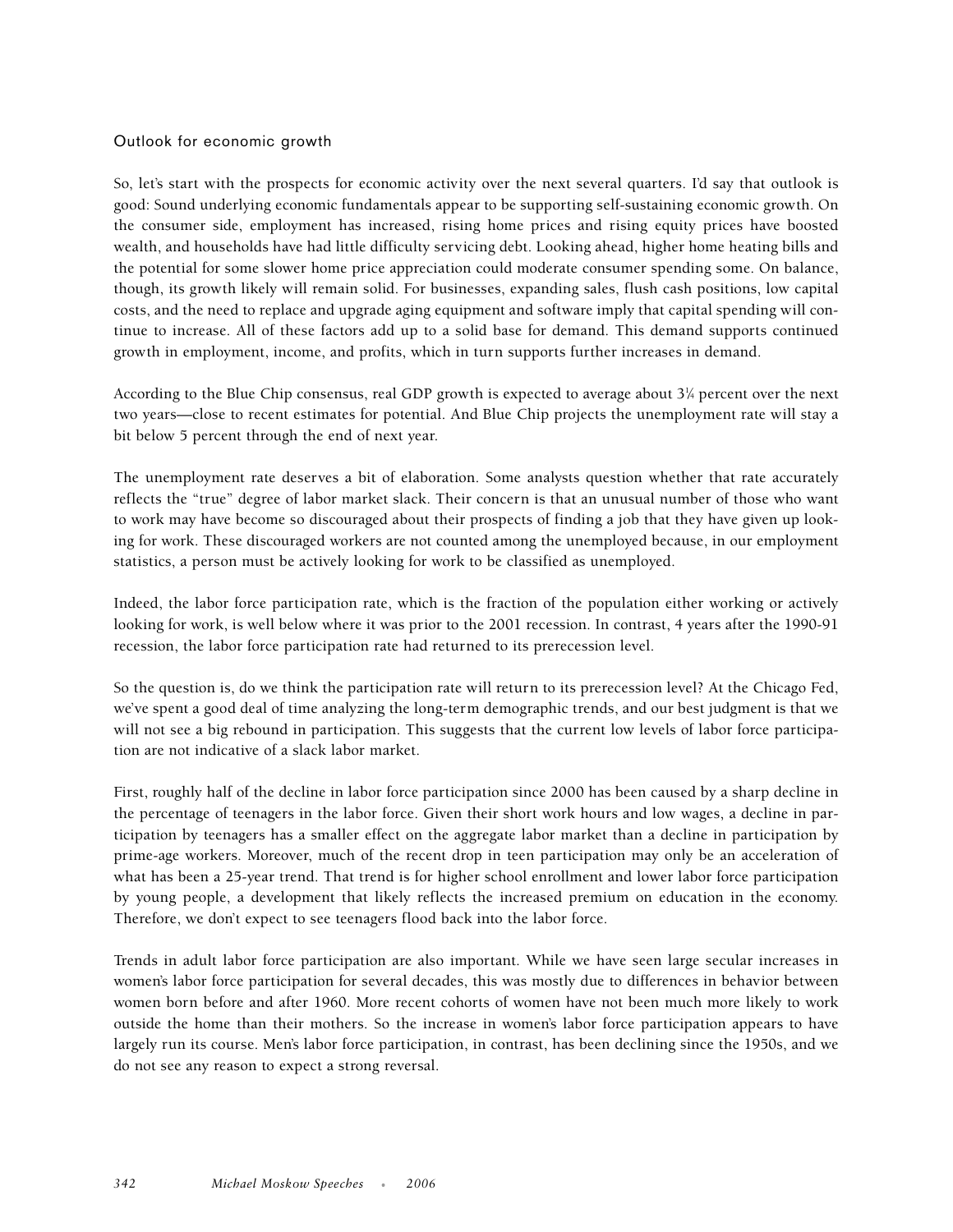Finally, and perhaps most importantly, the aging of the baby boomers is putting downward pressure on labor force participation, because it increases the share of the population that is retired.

Putting all these pieces together, I do not expect a large increase in labor force participation. Accordingly, the current unemployment rate is probably close to the level associated with a healthy economy and little labor market slack.

Given the fundamentals, I think the Blue Chip forecast is reasonable. But there certainly are some risks. One relates to home prices. Housing has been an area of strength throughout this business cycle, and we've seen strong increases in home prices. These higher valuations have increased homeowners' wealth, helping to facilitate more robust spending growth.

Now, many analysts warn that housing is overvalued. One way we can judge this is by looking at the price-torental ratio for housing; this is similar to using the price-dividend ratio to evaluate stocks. Nationally, the price-to-rental ratio has been rising sharply since the mid-1990s and currently is at its highest level ever. However, the price-to-rental ratio has risen only modestly in Chicago and most Midwestern cities; the largest increases have occurred in cities such as Miami, San Francisco, and Las Vegas. These differences highlight the local nature of housing markets. Indeed, even if there were large price declines in some cities, there probably would be little spillover to a more general drop in prices nationwide.

Furthermore, it's far from certain what will happen to home prices. Some of the increase in the price-to-rental ratio presumably reflects real changes that have made housing more valuable relative to other investments. Financial innovations have improved the liquidity of housing investments, and the tax code has tilted even more favorably towards housing.

That said, I am starting to hear more about softening in housing markets, and seeing more reports that home prices are increasing at a slower rate. If housing does prove to be overvalued and home prices fall, residential construction would be adversely affected. But history suggests that the impact on overall consumer spending would be more modest. Moreover, the changes in wealth and any related spending adjustments likely would be gradual. Depending on the configuration of other economic factors, such gradual changes would allow time for any appropriate recalibration of policy—if in fact, one is needed.

Another risk to the outlook relates to energy prices. Crude oil prices have more than doubled since 2002. At the consumer level, not only are gasoline prices much higher than they were two or three years ago, but natural gas and home heating oil prices have also risen significantly. According to the Department of Energy, the average U.S. household spent \$786 to heat its home last winter; this winter, the DOE estimates that if temperatures are normal, homeowners will spend an additional \$200.

Given the large amount we spend on imported energy, oil and gas price increases represent an even larger transfer of income from U.S. consumers to foreign producers. The price increases act like higher taxes, negatively affecting economic growth. So why haven't we seen a slowdown in U.S. economic growth over the past couple of years? First, solid productivity growth and accommodative monetary policy have offset some of the negative effect of rising oil prices. Second, the increase in crude prices, after adjusting for inflation, is smaller than during the 1970s, and the level remains well below the peak reached in 1980 of \$86 per barrel in 2005 dollars. And third, the U.S. economy is less dependent on oil today. Twenty-five years ago, it took more than 15,000 BTUs of energy to produce one real dollar of GDP; in 2003, it took just under 9,500 BTUs. Of course, if prices move back up again noticeably, we could see some more troublesome effects on growth.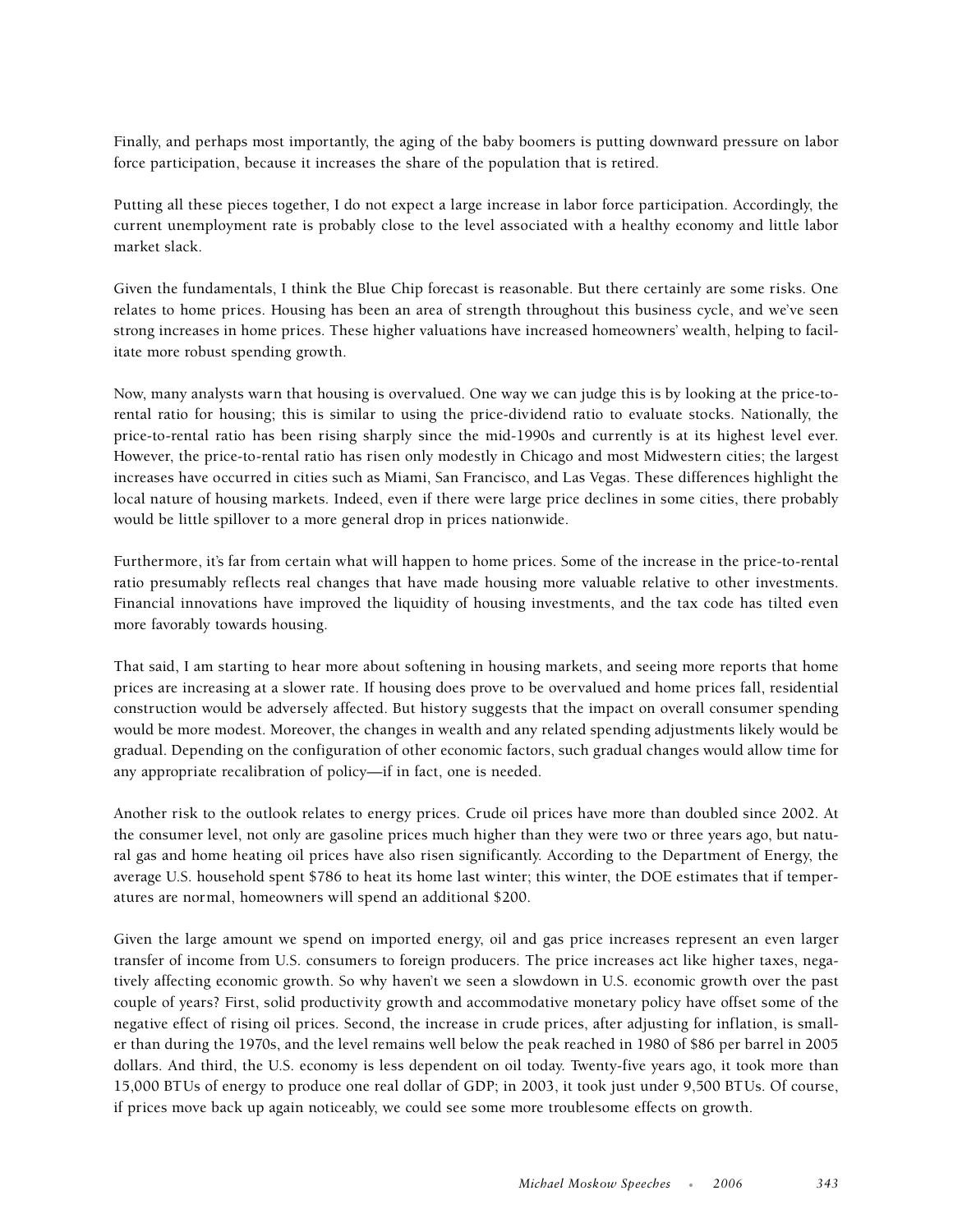# Outlook for inflation

In addition to being a risk to growth, rising energy prices are a risk to the outlook for inflation. When economists think about inflation, we like to look at so-called "core" measures, which strip out volatile food and energy prices. The latest readings on the core price index for personal consumer expenditures, the Fed's preferred measure of inflation, have been favorable, and as of November, the year-over-year increase in the index was 1.8 percent. Still, for most of this past year, core PCE inflation has been running close to 2 percent, which is at the upper end of the range that I feel is consistent with price stability.

Even though core inflation does not include energy prices directly, businesses may pass through higher energy costs to the prices of their products, thus raising core inflation. Higher oil prices find their way into many products, some that you might not think of. To give one example, I've heard from a furniture manufacturer who says that increases in petrochemical prices have raised the cost of polyfoam used in sofas and chairs. He said, "This is the first time in 30 years that the stuffing costs more than the fabric."

Still, unless energy costs continue to rise, such pass-through would just result in a one-time increase in prices and a temporary spike in the core inflation rate, not a sustained higher rate of core inflation. Once businesses adjust their prices to cover the higher costs, prices should not have to rise further, and inflation should return to its earlier rate. Furthermore, although oil prices are still high, they are down from their hurricane-related spike, and futures markets are not expecting a rebound.

There are other concerns, however. First, given the limited resource slack currently in the economy, possible increases in resource utilization have the potential to increase inflationary pressures. Second, if—for whatever reason—we indeed start to see a string of higher inflation numbers, then people may begin to expect permanently higher inflation. Such expectations could become self-fulfilling if businesses and households factor them into their spending and investing decisions. We could then have a sustained, higher rate of inflation. And this would have adverse effects on longer term economic performance. Fortunately, current financial market data and consumer surveys suggest that long-run inflation expectations remain contained.

## Policy discussion

Nonetheless, it will take appropriate monetary policy to keep inflation and inflation expectations contained. For me, this likely entails some further policy action. Whatever actions are taken, however, will depend on economic conditions.

When the funds rate was very low, it was clear that the FOMC would need to remove the excess monetary policy accommodation at some point. The rate was far below any reasonable estimate of neutrality.

Conceptually, it's easiest to think about the neutral—or equilibrium—rate as being the rate consistent with an economy growing steadily along its potential growth path over a long period of time. One can make rough estimates of the neutral real rate by using historical averages of the real federal funds rates from comparable periods. To get a neutral nominal rate, you then add in a forecast of inflation. One can produce a range of estimates for the neutral nominal rate depending on the historical periods you choose and your inflation forecast. By such measures, we're currently in the bottom end of this range.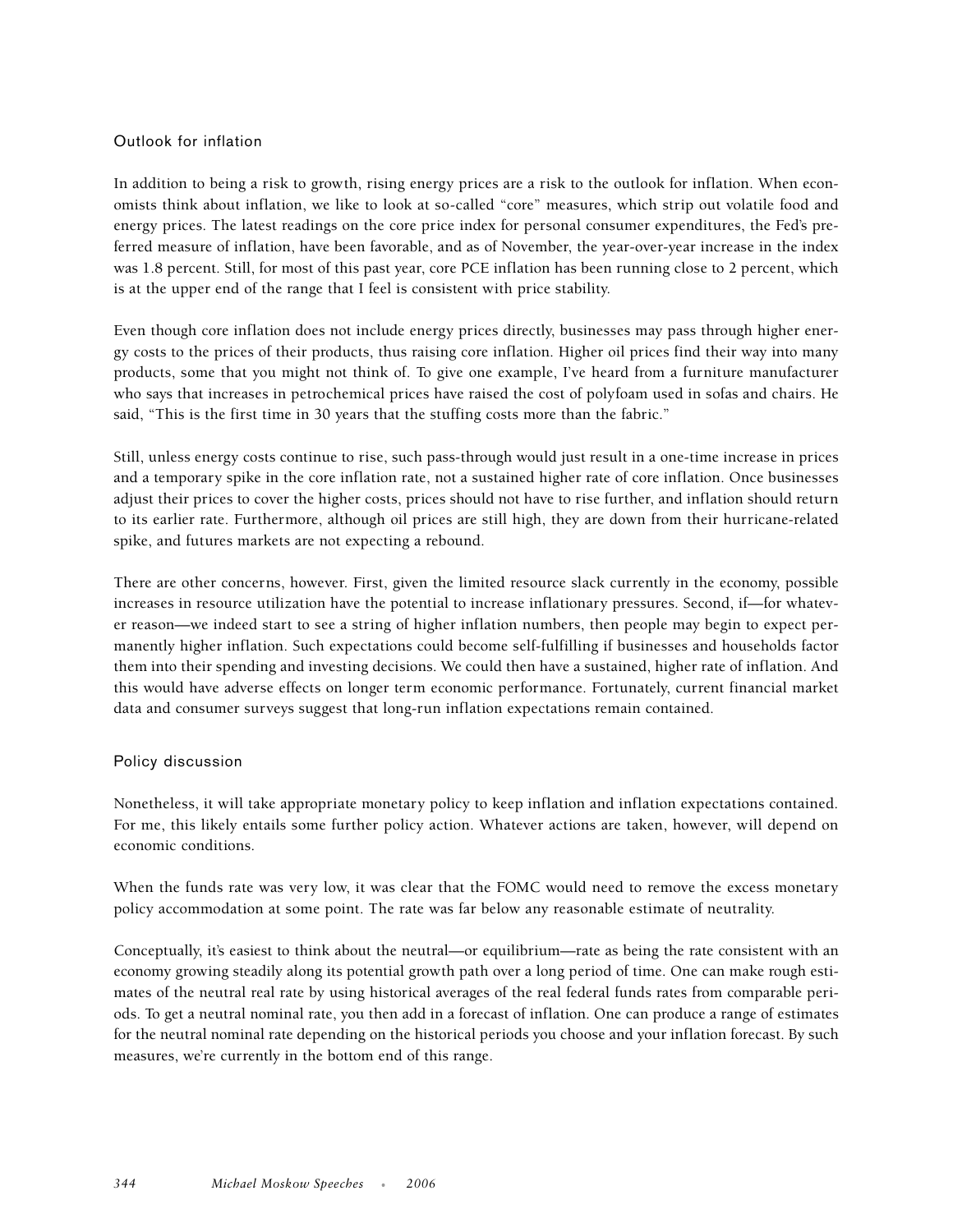Of course, this is a rough estimation. And we have to recognize that many factors can cause differences between the longer-run concept of neutral policy and what may be neutral policy over the short or medium term. For example, all else equal, stronger trends in productivity would raise the equilibrium real rate; in contrast, increased willingness of foreigners to invest their savings in the U.S. would lower the rate.

But there is another very important point to emphasize. Even if the funds rate were at neutral, further changes in policy might be appropriate. My view is that inflation will likely remain contained. Energy prices have come off their highs, and solid underlying trends in productivity should keep overall production costs in check. But, as I mentioned earlier, there are risks to the inflation outlook—namely, the potential for energy cost pass through, pressures from increases in resource utilization, or rising inflationary expectations. And with inflation near the upper end of my comfort zone, an unexpected increase in inflation would be a serious concern, while a decline in inflation would be beneficial. My views about policy will depend importantly on how various cost factors play out and affect the outlook for inflation. In addition, if inflation or inflation expectations were to rise persistently, then policy clearly would have to be tightened further. Of course, other events could transpire that result in prospects for inflation and growth that would be consistent with a less firm policy stance.

What I've just described is the conditionality of monetary policy. As we've said many times, the FOMC will react to changes in economic prospects. Future policy will not be a mechanical reaction to the next number on inflation or employment. Indeed, given the reduction in the degree of monetary accommodation over the past 18 months, the policy firming that is likely to be appropriate over the near term is less certain now than it was earlier in the interest rate cycle. This increases the importance of economic conditionality in the policy decision.

# Long-term outlook risks

The risks I've talked about so far primarily relate to the near-term economic outlook. But in the long term, we face a different set of challenges. In order to support productivity growth and maintain a solid trend in economic growth, we need to continue to invest in physical and human capital at sufficiently high rates.

In the case of physical investment in plant and equipment, the long-term challenge will be financing. Spending on physical capital must be financed by our national savings—which includes saving by households, businesses, and the government—and capital inflows from abroad. Saving by households is quite low, a fact that gets a lot of attention in the media. And the current federal budget deficit means that government saving is negative. Even when the higher rate of corporate saving is included, overall national saving has fallen in recent years.

Fortunately, the rest of the world has viewed the United States as a good place to invest. They have supplied us with enough capital to allow our investment to exceed our own national saving. But this reflects the fact that our current account deficit—mainly, the difference between our imports and exports—has been rising and is now more than 6 percent of GDP.

Unfortunately, such deficits are not sustainable indefinitely. Eventually, our current account deficit must fall and capital inflows will slow. This means that if we are to maintain our current rates of capital investment, national saving will have to rise to make up for this adjustment. This will be happening at the same time that the aging of our population will put increasing pressure on our Social Security and Medicare spending. If, as expected, health care costs continue to outpace inflation, Medicare and Medicaid outlays will account for a rapidly expanding share of the national budget. Without changes in spending or taxes or both, this increased demand for social insurance will further increase government deficits and decrease net national saving.